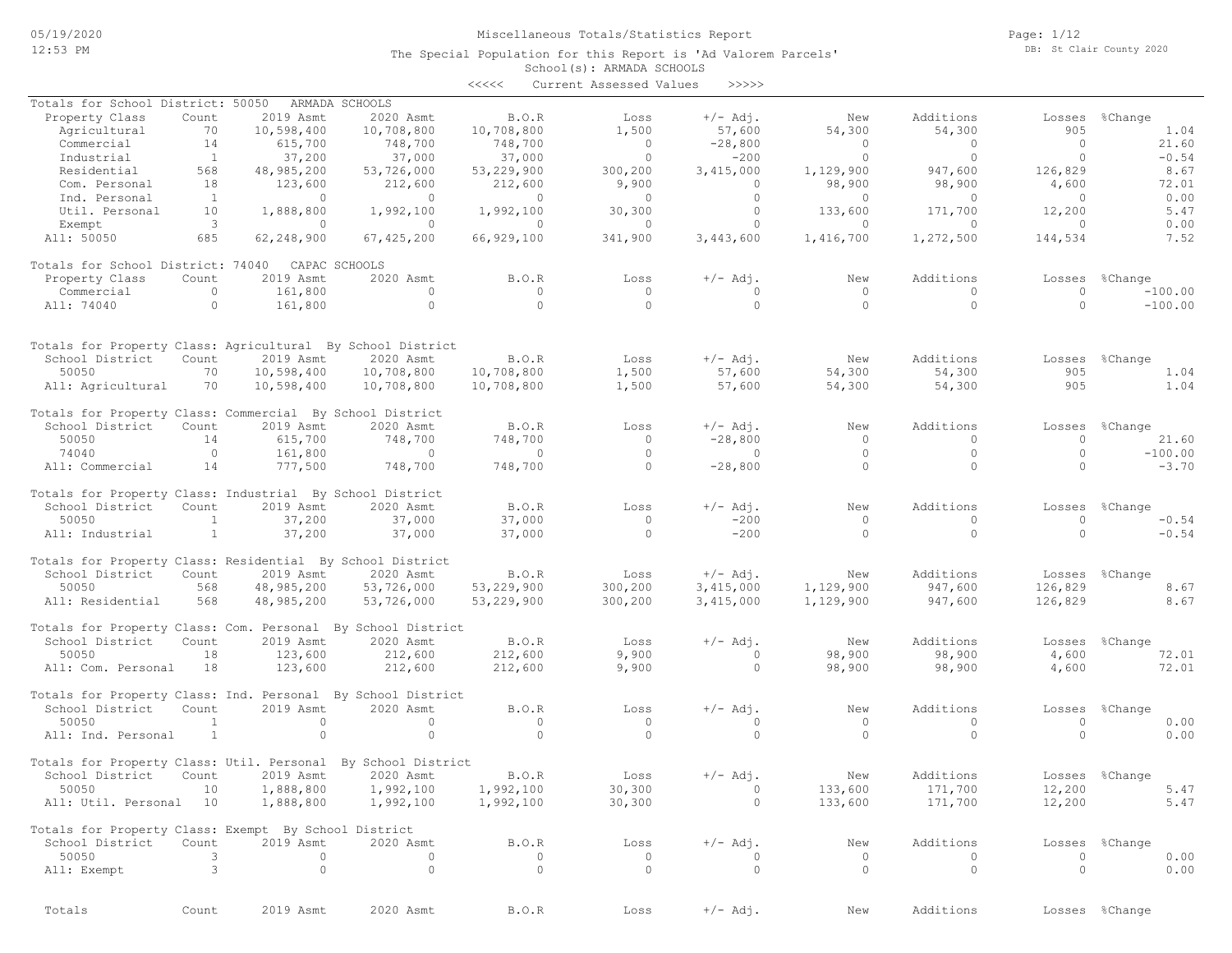05/19/2020 12:53 PM

# Miscellaneous Totals/Statistics Report

Page: 2/12 DB: St Clair County 2020

#### School(s): ARMADA SCHOOLS The Special Population for this Report is 'Ad Valorem Parcels' <<<<< Current Assessed Values >>>>>

| ノンシンノ<br>CULLENC ASSESSEU VALUES<br>///// |     |            |            |            |         |           |             |           |         |      |  |
|-------------------------------------------|-----|------------|------------|------------|---------|-----------|-------------|-----------|---------|------|--|
| Real                                      | 653 | 60,398,300 | 65,220,500 | 64,724,400 | 301,700 | 3,443,600 | l, 184, 200 | 1,001,900 | 127,734 | 7.16 |  |
| Personal                                  | 29  | 2,012,400  | 2,204,700  | 2,204,700  | 40,200  |           | 232,500     | 270,600   | 16,800  | 9.56 |  |
| Real & Personal                           | 682 | 62,410,700 | 67,425,200 | 66,929,100 | 341,900 | 3,443,600 | .,416,700   | 1,272,500 | 144,534 | 7.24 |  |
| Exempt                                    |     |            |            |            |         |           |             |           |         | 0.00 |  |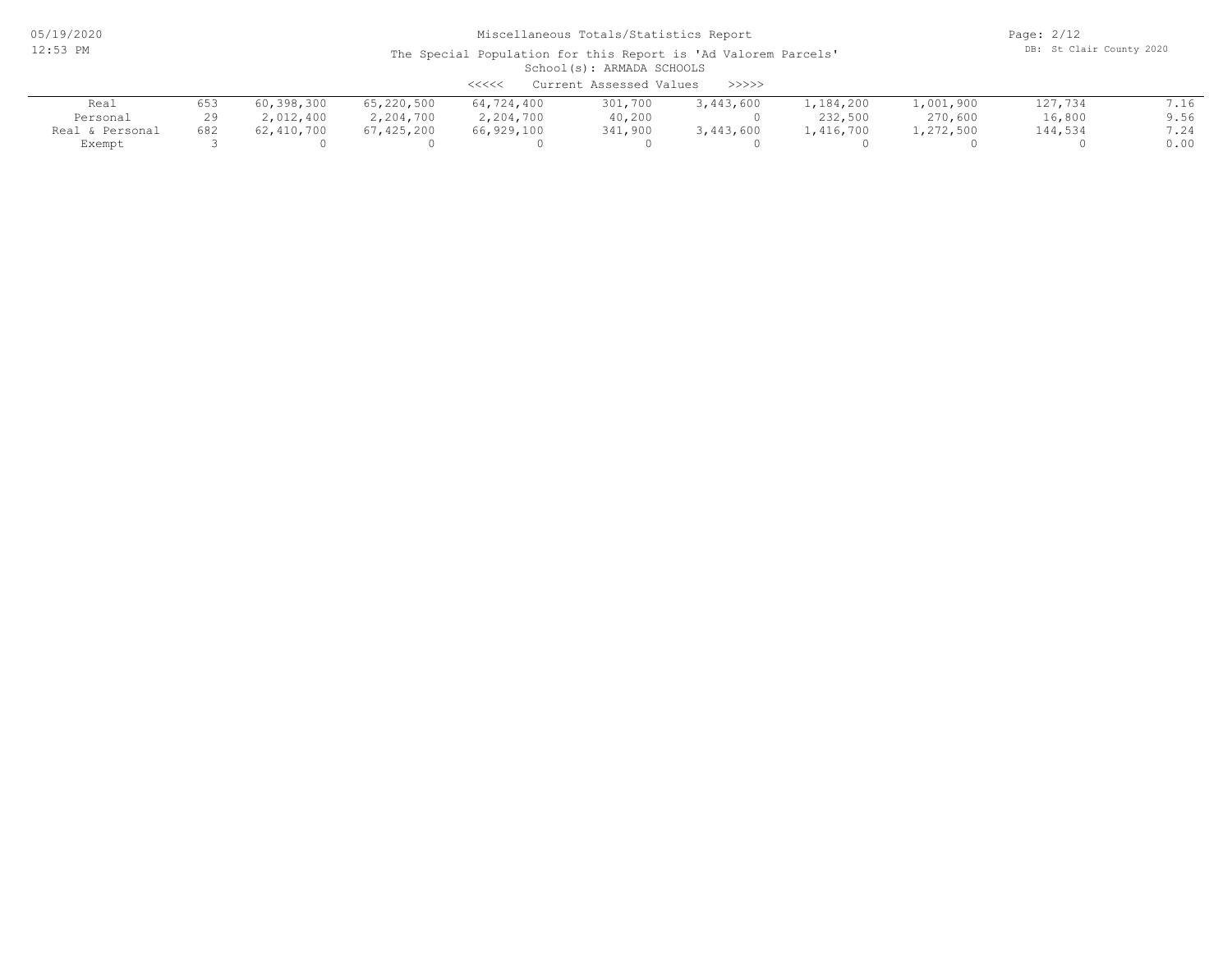The Special Population for this Report is 'Ad Valorem Parcels'

Page: 3/12 DB: St Clair County 2020

## School(s): ARMADA SCHOOLS

| S.E.V., Taxable and Capped Values<br>くくくくく | >>>>> |  |
|--------------------------------------------|-------|--|
|--------------------------------------------|-------|--|

| Totals for School District: 50050                                             |                          |                    | ARMADA SCHOOLS     |                    |                    |                    |                    |                    |                           |                    |
|-------------------------------------------------------------------------------|--------------------------|--------------------|--------------------|--------------------|--------------------|--------------------|--------------------|--------------------|---------------------------|--------------------|
| Property Class                                                                | Count                    | 2019 SEV           | Fin SEV            | 2020 SEV           | 2019 Tax           | Fin Tax            | 2020 Tax           | BOR Tax            | 2020 Cap                  | 2020 MCAP          |
| Agricultural                                                                  | 70                       | 10,598,400         | 10,598,400         | 10,708,800         | 6,020,808          | 6,020,808          | 6,188,545          | 6,188,545          | 6,188,545                 | 6,188,545          |
| Commercial                                                                    | 14                       | 615,700            | 615,700            | 748,700            | 394,404            | 394,404            | 533,145            | 533,145            | 538,562                   | 538,562            |
| Industrial                                                                    | $\overline{1}$           | 37,200             | 37,200             | 37,000             | 33,963             | 33,963             | 34,608             | 34,608             | 34,608                    | 34,608             |
| Residential                                                                   | 568                      | 48,985,200         | 48,875,500         | 53,229,900         | 36,669,325         | 36,567,525         | 39,061,126         | 38,637,906         | 38,534,451                | 38, 184, 137       |
| Com. Personal                                                                 | 18<br>$\mathbf{1}$       | 123,600<br>$\circ$ | 123,600<br>$\circ$ | 212,600<br>$\circ$ | 123,600<br>$\circ$ | 123,600<br>$\circ$ | 212,600<br>$\circ$ | 212,600<br>$\circ$ | 212,600<br>$\overline{0}$ | 212,600<br>$\circ$ |
| Ind. Personal<br>Util. Personal                                               | 10                       | 1,888,800          | 1,821,990          | 1,992,100          | 1,888,800          | 1,821,990          | 1,992,100          | 1,992,100          | 1,992,100                 | 1,992,100          |
| Exempt                                                                        | $\overline{\mathbf{3}}$  | $\Omega$           | $\Omega$           | $\Omega$           | $\Omega$           | $\circ$            | $\overline{0}$     | $\Omega$           | $\bigcirc$                | $\Omega$           |
| All: 50050                                                                    | 685                      | 62,248,900         | 62,072,390         | 66,929,100         | 45,130,900         | 44,962,290         | 48,022,124         | 47,598,904         | 47,500,866                | 47, 150, 552       |
| Totals for School District: 74040                                             |                          |                    | CAPAC SCHOOLS      |                    |                    |                    |                    |                    |                           |                    |
| Property Class                                                                | Count                    | 2019 SEV           | Fin SEV            | 2020 SEV           | 2019 Tax           | Fin Tax            | 2020 Tax           | BOR Tax            | 2020 Cap                  | 2020 MCAP          |
| Commercial                                                                    | $\circ$                  | 161,800            | 161,800            | $\circ$            | 134,125            | 134,125            | $\circ$            | $\circ$            | $\Omega$                  | $\circ$            |
| All: 74040                                                                    | $\circ$                  | 161,800            | 161,800            | $\circ$            | 134,125            | 134,125            | $\circ$            | $\circ$            | $\circ$                   | $\circ$            |
|                                                                               |                          |                    |                    |                    |                    |                    |                    |                    |                           |                    |
| Totals for Property Class: Agricultural By School District<br>School District | Count                    | 2019 SEV           | Fin SEV            | 2020 SEV           | 2019 Tax           | Fin Tax            | 2020 Tax           | BOR Tax            | 2020 Cap                  | 2020 MCAP          |
| 50050                                                                         | 70                       | 10,598,400         | 10,598,400         | 10,708,800         | 6,020,808          | 6,020,808          | 6,188,545          | 6,188,545          | 6,188,545                 | 6,188,545          |
| All: Agricultural                                                             | 70                       | 10,598,400         | 10,598,400         | 10,708,800         | 6,020,808          | 6,020,808          | 6,188,545          | 6,188,545          | 6,188,545                 | 6,188,545          |
|                                                                               |                          |                    |                    |                    |                    |                    |                    |                    |                           |                    |
| Totals for Property Class: Commercial By School District                      |                          |                    |                    |                    |                    |                    |                    |                    |                           |                    |
| School District                                                               | Count                    | 2019 SEV           | Fin SEV            | 2020 SEV           | 2019 Tax           | Fin Tax            | 2020 Tax           | BOR Tax            | 2020 Cap                  | 2020 MCAP          |
| 50050                                                                         | 14                       | 615,700            | 615,700            | 748,700            | 394,404            | 394,404            | 533,145            | 533,145            | 538,562                   | 538,562            |
| 74040                                                                         | $\overline{0}$           | 161,800            | 161,800            | $\circ$            | 134,125            | 134,125            | $\circ$            | $\circ$            | $\circ$                   | $\circ$            |
| All: Commercial                                                               | 14                       | 777,500            | 777,500            | 748,700            | 528,529            | 528,529            | 533,145            | 533,145            | 538,562                   | 538,562            |
| Totals for Property Class: Industrial By School District                      |                          |                    |                    |                    |                    |                    |                    |                    |                           |                    |
| School District                                                               | Count                    | 2019 SEV           | Fin SEV            | 2020 SEV           | 2019 Tax           | Fin Tax            | 2020 Tax           | BOR Tax            | 2020 Cap                  | 2020 MCAP          |
| 50050                                                                         | $\mathbf{1}$             | 37,200             | 37,200             | 37,000             | 33,963             | 33,963             | 34,608             | 34,608             | 34,608                    | 34,608             |
| All: Industrial                                                               | $\mathbf{1}$             | 37,200             | 37,200             | 37,000             | 33,963             | 33,963             | 34,608             | 34,608             | 34,608                    | 34,608             |
| Totals for Property Class: Residential By School District                     |                          |                    |                    |                    |                    |                    |                    |                    |                           |                    |
| School District                                                               | Count                    | 2019 SEV           | Fin SEV            | 2020 SEV           | 2019 Tax           | Fin Tax            | 2020 Tax           | BOR Tax            | 2020 Cap                  | 2020 MCAP          |
| 50050                                                                         | 568                      | 48,985,200         | 48,875,500         | 53,229,900         | 36,669,325         | 36, 567, 525       | 39,061,126         | 38,637,906         | 38,534,451                | 38, 184, 137       |
| All: Residential                                                              | 568                      | 48,985,200         | 48,875,500         | 53,229,900         | 36,669,325         | 36, 567, 525       | 39,061,126         | 38,637,906         | 38,534,451                | 38, 184, 137       |
| Totals for Property Class: Com. Personal By School District                   |                          |                    |                    |                    |                    |                    |                    |                    |                           |                    |
| School District                                                               | Count                    | 2019 SEV           | Fin SEV            | 2020 SEV           | 2019 Tax           | Fin Tax            | 2020 Tax           | BOR Tax            | 2020 Cap                  | 2020 MCAP          |
| 50050                                                                         | 18                       | 123,600            | 123,600            | 212,600            | 123,600            | 123,600            | 212,600            | 212,600            | 212,600                   | 212,600            |
| All: Com. Personal                                                            | 18                       | 123,600            | 123,600            | 212,600            | 123,600            | 123,600            | 212,600            | 212,600            | 212,600                   | 212,600            |
| Totals for Property Class: Ind. Personal By School District                   |                          |                    |                    |                    |                    |                    |                    |                    |                           |                    |
| School District                                                               | Count                    | 2019 SEV           | Fin SEV            | 2020 SEV           | 2019 Tax           | Fin Tax            | 2020 Tax           | BOR Tax            | 2020 Cap                  | 2020 MCAP          |
| 50050                                                                         | $\mathbf{1}$             | $\circ$            | $\circ$            | $\circ$            | $\circ$            | $\circ$            | $\circ$            | $\circ$            | $\circ$                   | $\circ$            |
| All: Ind. Personal                                                            | $\mathbf{1}$             | $\circ$            | $\circ$            | $\Omega$           | $\Omega$           | $\circ$            | $\circ$            | $\circ$            | $\Omega$                  | $\circ$            |
| Totals for Property Class: Util. Personal By School District                  |                          |                    |                    |                    |                    |                    |                    |                    |                           |                    |
| School District                                                               | Count                    | 2019 SEV           | Fin SEV            | 2020 SEV           | 2019 Tax           | Fin Tax            | 2020 Tax           | BOR Tax            | 2020 Cap                  | 2020 MCAP          |
| 50050 10 1,888,800                                                            |                          |                    | 1,821,990          | 1,992,100          | 1,888,800          | 1,821,990          | 1,992,100          | 1,992,100          | 1,992,100                 | 1,992,100          |
| All: Util. Personal 10                                                        |                          | 1,888,800          | 1,821,990          | 1,992,100          | 1,888,800          | 1,821,990          | 1,992,100          | 1,992,100          | 1,992,100                 | 1,992,100          |
| Totals for Property Class: Exempt By School District                          |                          |                    |                    |                    |                    |                    |                    |                    |                           |                    |
| School District                                                               | Count                    | 2019 SEV           | Fin SEV            | 2020 SEV           | 2019 Tax           | Fin Tax            | 2020 Tax           | BOR Tax            | 2020 Cap                  | 2020 MCAP          |
| 50050                                                                         | 3                        | $\circ$            | $\circ$            | $\circ$            | $\circ$            | $\circ$            | $\circ$            | $\circ$            | $\circ$                   | $\circ$            |
| All: Exempt                                                                   | $\overline{\phantom{a}}$ | $\circ$            | $\circ$            | $\circ$            | $\circ$            | $\circ$            | $\circ$            | $\circ$            | $\overline{0}$            | $\overline{0}$     |
|                                                                               |                          |                    |                    |                    |                    |                    |                    |                    |                           |                    |
| Totals                                                                        | Count                    | 2019 SEV           | Fin SEV            | 2020 SEV           | 2019 Tax           | Fin Tax            | 2020 Tax           | BOR Tax            | 2020 Cap                  | 2020 MCAP          |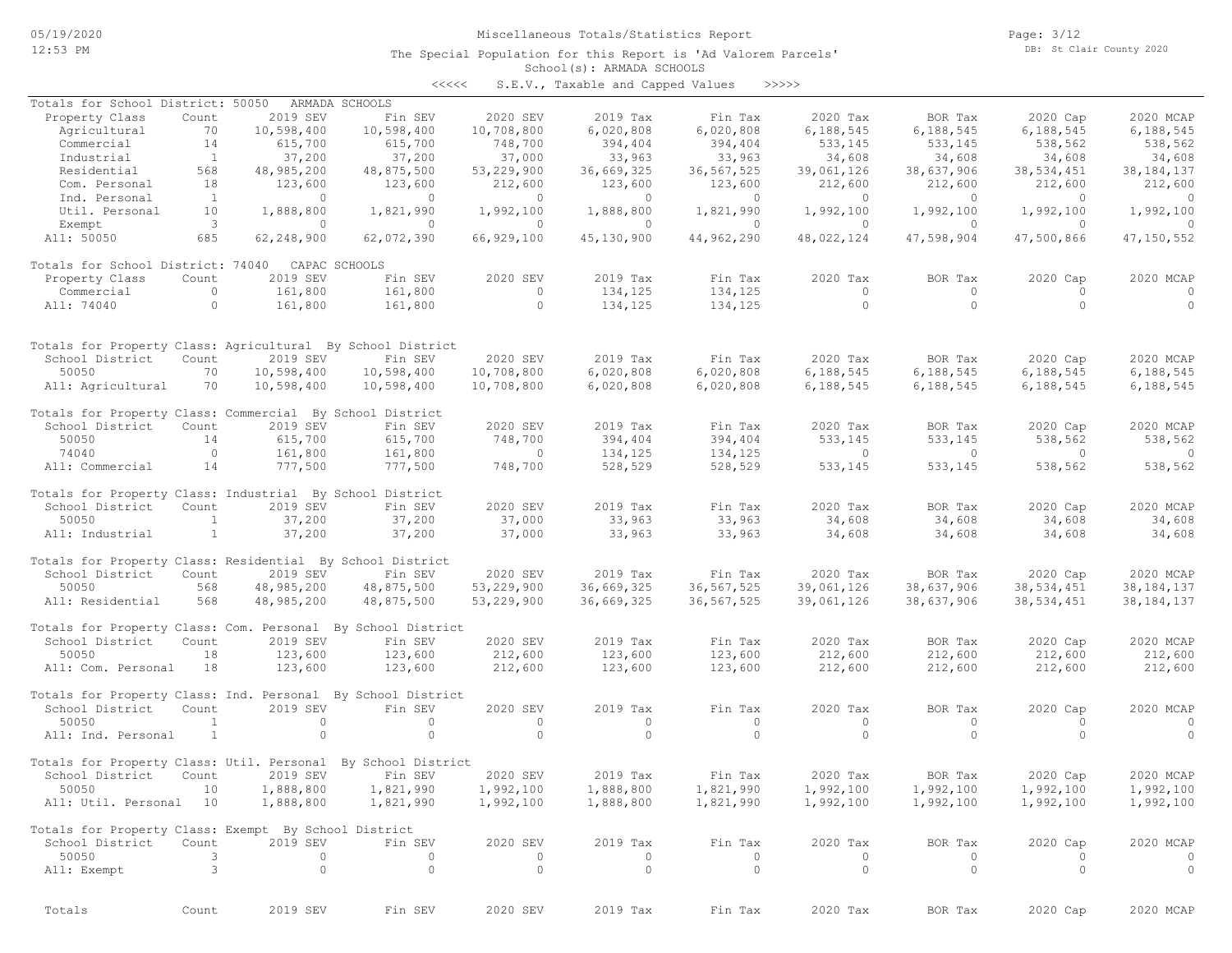Page: 4/12 DB: St Clair County 2020

| S.E.V., Taxable and Capped Values<br>>>>>><br>$\begin{array}{c} \begin{array}{c} < \  \  < \  \  < \end{array} \end{array}$ |     |            |              |            |              |            |            |            |            |            |  |
|-----------------------------------------------------------------------------------------------------------------------------|-----|------------|--------------|------------|--------------|------------|------------|------------|------------|------------|--|
| Real                                                                                                                        | 653 | 60,398,300 | 60,288,600   | 64,724,400 | 43, 252, 625 | 43,150,825 | 45,817,424 | 45,394,204 | 45,296,166 | 44,945,852 |  |
| Personal                                                                                                                    |     | 2,012,400  | 1,945,590    | 2,204,700  | 2,012,400    | 1,945,590  | 2,204,700  | 2,204,700  | 2,204,700  | 2,204,700  |  |
| Real & Personal                                                                                                             | 682 | 62,410,700 | 62, 234, 190 | 66,929,100 | 45,265,025   | 45,096,415 | 48,022,124 | 47,598,904 | 47,500,866 | 47,150,552 |  |
| Exempt                                                                                                                      |     |            |              |            |              |            |            |            |            |            |  |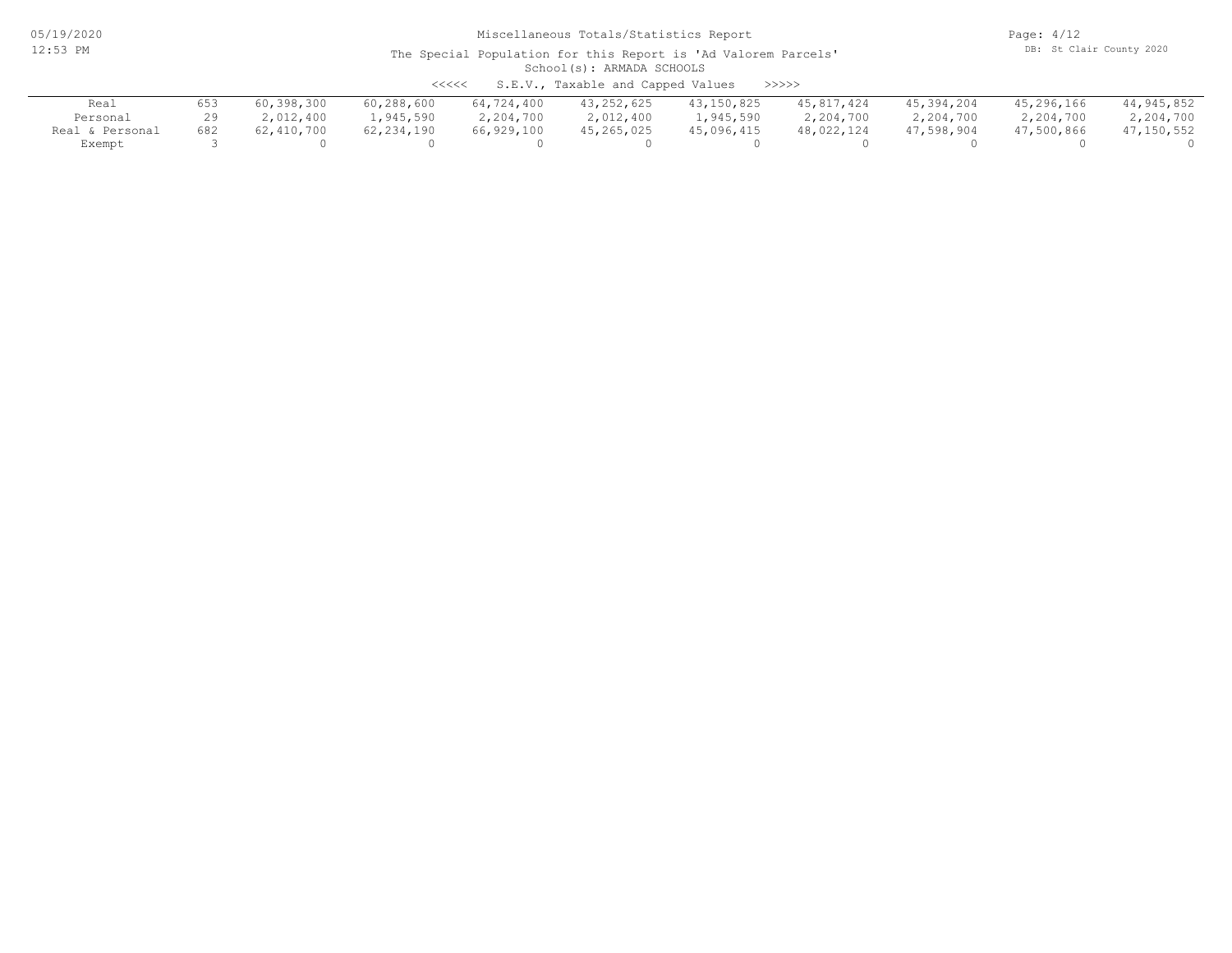Page: 5/12 DB: St Clair County 2020

| くくくくく | PRE/MBT Percentage Times S.E.V. |  |  | >>>>> |
|-------|---------------------------------|--|--|-------|
|-------|---------------------------------|--|--|-------|

| Totals for School District: 50050 ARMADA SCHOOLS                                                           |                |                                                     |                                         |                                                                                    |                                 |                                                                                                                 |                          |                                                                                                                                                 |                                      |
|------------------------------------------------------------------------------------------------------------|----------------|-----------------------------------------------------|-----------------------------------------|------------------------------------------------------------------------------------|---------------------------------|-----------------------------------------------------------------------------------------------------------------|--------------------------|-------------------------------------------------------------------------------------------------------------------------------------------------|--------------------------------------|
| Property Class                                                                                             | Count          | 2019 ORIG                                           | 2019 ORIG                               | Final PRE                                                                          | Final                           | W/O Winter                                                                                                      | W/O Winter               | 2020 ORIG                                                                                                                                       | 2020 ORIG                            |
|                                                                                                            |                | PRE                                                 | Non-PRE                                 |                                                                                    | Non-PRE                         | PRE                                                                                                             | Non-PRE                  | PRE                                                                                                                                             | Non-PRE                              |
| Agricultural 69                                                                                            |                | 10,368,335                                          | 230,065                                 | 10,368,335                                                                         | 230,065                         | 10,368,335                                                                                                      | 230,065                  | 10,487,119                                                                                                                                      | 221,681                              |
| Commercial                                                                                                 | $\overline{2}$ |                                                     | 615,700                                 | $\sim$ 0                                                                           | 615,700                         | $\sim$ 0                                                                                                        | 615,700                  | $\begin{array}{ccccc} & & & & & & & 614,900 \\ & & & & & & & 37,000 \\ 50,037,911 & & & 3,191 & \text{cm}^2 \\ & & & & & 212,600 & \end{array}$ |                                      |
|                                                                                                            |                | $\begin{array}{c} 0 \\ 0 \end{array}$               | 37,200                                  | $\overline{a}$                                                                     |                                 |                                                                                                                 |                          |                                                                                                                                                 |                                      |
| Industrial 0<br>Residential 505                                                                            |                | 505                                                 | $45, 450, 058$ 3, 535, 142              | $0$ 37, 200<br>45, 706, 958 3, 168, 542                                            |                                 |                                                                                                                 |                          |                                                                                                                                                 |                                      |
| Com. Personal 18 123,600<br>Ind. Personal 18 123,600<br>Util. Personal 1 0<br>Exempt 1 1 0<br>Exempt 1 1 0 |                |                                                     |                                         |                                                                                    |                                 | $\begin{array}{ccc} & & & & 0 & & 123,600 \\ & & & & 0 & & 0 \\ & & & & & 0 \\ 1,821,990 & & & & 0 \end{array}$ |                          |                                                                                                                                                 |                                      |
|                                                                                                            |                |                                                     |                                         | $0$ 123,600<br>0 0                                                                 |                                 |                                                                                                                 |                          | $0$ 212,600<br>0 0                                                                                                                              | $\begin{matrix} 0 \\ 0 \end{matrix}$ |
|                                                                                                            |                |                                                     | $\overline{0}$                          |                                                                                    | $1,888,800$ 0 $0$ $1,821,990$ 0 |                                                                                                                 | 1,821,990                | $\overline{0}$                                                                                                                                  | 1,992,100                            |
|                                                                                                            |                |                                                     | $\overline{0}$ 0                        |                                                                                    |                                 |                                                                                                                 | $0$ 1,821,990<br>0 0     | $\overline{a}$                                                                                                                                  | $\sim$ 0                             |
| All: 50050 596 55,941,993                                                                                  |                |                                                     |                                         | $6,306,907$ $56,198,893$ $5,873,497$                                               |                                 | 56,013,593                                                                                                      |                          | 6,058,797 60,871,430                                                                                                                            | 6,057,670                            |
|                                                                                                            |                |                                                     |                                         |                                                                                    |                                 |                                                                                                                 |                          |                                                                                                                                                 |                                      |
| Totals for School District: 74040 CAPAC SCHOOLS                                                            |                |                                                     |                                         |                                                                                    |                                 |                                                                                                                 |                          |                                                                                                                                                 |                                      |
| Property Class                                                                                             | Count          | 2019 ORIG                                           | 2019 ORIG                               | Final PRE                                                                          | Final                           | W/O Winter                                                                                                      | W/O Winter               | 2020 ORIG                                                                                                                                       | 2020 ORIG                            |
|                                                                                                            |                | PRE                                                 | Non-PRE                                 |                                                                                    | Non-PRE                         | PRE                                                                                                             | Non-PRE                  | PRE                                                                                                                                             | Non-PRE                              |
|                                                                                                            |                |                                                     |                                         |                                                                                    |                                 |                                                                                                                 |                          | $\overline{0}$                                                                                                                                  | $\sim$ 0                             |
| Commercial 0 161,800<br>All: 74040 0 161,800                                                               |                |                                                     |                                         |                                                                                    |                                 |                                                                                                                 |                          | $\overline{0}$                                                                                                                                  | $\overline{0}$                       |
|                                                                                                            |                |                                                     |                                         |                                                                                    |                                 |                                                                                                                 |                          |                                                                                                                                                 |                                      |
|                                                                                                            |                |                                                     |                                         |                                                                                    |                                 |                                                                                                                 |                          |                                                                                                                                                 |                                      |
| Totals for Property Class: Agricultural By School District                                                 |                |                                                     |                                         |                                                                                    |                                 |                                                                                                                 |                          |                                                                                                                                                 |                                      |
| School District Count 2019 ORIG                                                                            |                |                                                     | 2019 ORIG                               | Final PRE                                                                          | Final                           | W/O Winter                                                                                                      | W/O Winter               | 2020 ORIG                                                                                                                                       | 2020 ORIG                            |
|                                                                                                            |                | PRE                                                 | Non-PRE                                 |                                                                                    | Non-PRE                         | <b>EXECUTE:</b>                                                                                                 | Non-PRE                  | PRE                                                                                                                                             | Non-PRE                              |
|                                                                                                            |                |                                                     |                                         |                                                                                    |                                 |                                                                                                                 |                          |                                                                                                                                                 |                                      |
| 50050 69 10,368,335 230,065<br>All: Agricultural 69 10,368,335 230,065                                     |                |                                                     |                                         | 10,368,335<br>10,368,335                                                           | 230,065                         |                                                                                                                 |                          | $10,368,335$ $230,065$ $10,487,119$ $221,681$                                                                                                   |                                      |
|                                                                                                            |                |                                                     |                                         |                                                                                    | 230,065                         | 10,368,335                                                                                                      | 230,065                  | 10,487,119                                                                                                                                      | 221,681                              |
|                                                                                                            |                |                                                     |                                         |                                                                                    |                                 |                                                                                                                 |                          |                                                                                                                                                 |                                      |
| Totals for Property Class: Commercial By School District                                                   |                |                                                     |                                         |                                                                                    |                                 |                                                                                                                 |                          |                                                                                                                                                 |                                      |
| School District                                                                                            | Count          | 2019 ORIG                                           | 2019 ORIG                               | Final PRE                                                                          | Final                           | W/O Winter                                                                                                      | W/O Winter               | 2020 ORIG                                                                                                                                       | 2020 ORIG                            |
|                                                                                                            |                |                                                     |                                         |                                                                                    | Non-PRE                         |                                                                                                                 |                          |                                                                                                                                                 | Non-PRE                              |
|                                                                                                            |                |                                                     |                                         |                                                                                    |                                 |                                                                                                                 |                          |                                                                                                                                                 | 614,900                              |
| 9 PRE Non-PRE<br>50050 2 0 615,700<br>74040 0 161,800 0<br>All: Commercial 2 161,800 615,700               |                |                                                     |                                         | $\begin{array}{ccc} & 0 & 615,700 \\ 161,800 & 0 \\ 161,800 & 615,700 \end{array}$ |                                 |                                                                                                                 |                          | PRE Non-PRE PRE<br>0 615,700 133,800<br>161,800 0 0<br>161,800 615,700 133,800                                                                  | $\overline{0}$                       |
|                                                                                                            |                |                                                     |                                         |                                                                                    |                                 |                                                                                                                 |                          |                                                                                                                                                 | 614,900                              |
|                                                                                                            |                |                                                     |                                         |                                                                                    |                                 |                                                                                                                 |                          |                                                                                                                                                 |                                      |
| Totals for Property Class: Industrial By School District                                                   |                |                                                     |                                         |                                                                                    |                                 |                                                                                                                 |                          |                                                                                                                                                 |                                      |
| School District Count                                                                                      |                | 2019 ORIG                                           | 2019 ORIG                               | Final PRE                                                                          | Final                           | W/O Winter                                                                                                      | W/O Winter               | 2020 ORIG                                                                                                                                       | 2020 ORIG                            |
|                                                                                                            |                | PRE                                                 | Non-PRE                                 |                                                                                    |                                 | Non-PRE PRE                                                                                                     | Non-PRE                  | <b>PRE</b>                                                                                                                                      | Non-PRE                              |
| $\sim$ 0<br>50050                                                                                          |                | $\overline{0}$                                      | 37,200                                  | $\sim$ 0                                                                           | 37,200                          | $\overline{0}$                                                                                                  | 37,200                   | $\overline{0}$                                                                                                                                  | 37,000                               |
| All: Industrial 0                                                                                          |                | $\sim$ 0                                            | 37,200                                  | $\overline{a}$                                                                     | 37,200                          | $\overline{a}$                                                                                                  | 37,200                   | $\overline{a}$                                                                                                                                  | 37,000                               |
|                                                                                                            |                |                                                     |                                         |                                                                                    |                                 |                                                                                                                 |                          |                                                                                                                                                 |                                      |
| Totals for Property Class: Residential By School District                                                  |                |                                                     |                                         |                                                                                    |                                 |                                                                                                                 |                          |                                                                                                                                                 |                                      |
| School District Count 2019 ORIG                                                                            |                |                                                     |                                         |                                                                                    | 2019 ORIG Final PRE Final       | W/O Winter                                                                                                      | W/O Winter               | 2020 ORIG                                                                                                                                       | 2020 ORIG                            |
|                                                                                                            |                | PRE                                                 | Non-PRE                                 |                                                                                    | Non-PRE                         |                                                                                                                 | PRE Non-PRE              | PRE                                                                                                                                             | Non-PRE                              |
| 505<br>50050                                                                                               |                | 45,450,058                                          | 3, 535, 142                             |                                                                                    | 45,706,958 3,168,542            |                                                                                                                 | 45, 521, 658 3, 353, 842 | 50,037,911                                                                                                                                      | 3,191,989                            |
| All: Residential 505                                                                                       |                | 45,450,058                                          | 3,535,142                               | 45,706,958 3,168,542                                                               |                                 |                                                                                                                 | 45,521,658 3,353,842     | 50,037,911                                                                                                                                      | 3,191,989                            |
|                                                                                                            |                |                                                     |                                         |                                                                                    |                                 |                                                                                                                 |                          |                                                                                                                                                 |                                      |
| Totals for Property Class: Com. Personal By School District                                                |                |                                                     |                                         |                                                                                    |                                 |                                                                                                                 |                          |                                                                                                                                                 |                                      |
| School District Count                                                                                      |                | 2019 ORIG                                           | 2019 ORIG                               | Final PRE                                                                          | Final                           | W/O Winter                                                                                                      | W/O Winter               | 2020 ORIG                                                                                                                                       | 2020 ORIG                            |
|                                                                                                            |                | PRE                                                 | Non-PRE                                 |                                                                                    | Non-PRE                         | PRE                                                                                                             | Non-PRE                  | PRE                                                                                                                                             | Non-PRE                              |
|                                                                                                            |                |                                                     |                                         |                                                                                    |                                 | $123,600$<br>$123,600$                                                                                          |                          | $0 \t 212,600$                                                                                                                                  | $\overline{0}$                       |
| 50050 18 123,600<br>All: Com. Personal 18 123,600                                                          |                |                                                     | $123,600$<br>0 $123,600$<br>0 $123,600$ |                                                                                    |                                 | 123,600                                                                                                         | $\sim$ 0                 | 212,600                                                                                                                                         | $\overline{0}$                       |
|                                                                                                            |                |                                                     |                                         |                                                                                    |                                 |                                                                                                                 |                          |                                                                                                                                                 |                                      |
| Totals for Property Class: Ind. Personal By School District                                                |                |                                                     |                                         |                                                                                    |                                 |                                                                                                                 |                          |                                                                                                                                                 |                                      |
| School District Count 2019 ORIG 2019 ORIG Final PRE                                                        |                |                                                     |                                         |                                                                                    | Final                           | W/O Winter                                                                                                      | W/O Winter               | 2020 ORIG                                                                                                                                       | 2020 ORIG                            |
|                                                                                                            |                |                                                     | Non-PRE                                 |                                                                                    | Non-PRE                         | PRE                                                                                                             | Non-PRE                  | PRE                                                                                                                                             | Non-PRE                              |
| 50050                                                                                                      |                | $\begin{array}{c}\n \text{PRE} \\  0\n \end{array}$ | $\overline{0}$                          | $\overline{0}$                                                                     | $\sim$ 0                        | $\overline{0}$                                                                                                  | $\overline{0}$           | $\bigcirc$                                                                                                                                      | $\sim$ 0                             |
| All: Ind. Personal 1                                                                                       |                | $\sim$ 0                                            | $\circ$                                 | $\overline{0}$                                                                     | $\overline{0}$                  | $\overline{0}$                                                                                                  | $\circ$                  | $\overline{0}$                                                                                                                                  | $\sim$ 0                             |
|                                                                                                            |                |                                                     |                                         |                                                                                    |                                 |                                                                                                                 |                          |                                                                                                                                                 |                                      |
| Totals for Property Class: Util. Personal By School District                                               |                |                                                     |                                         |                                                                                    |                                 |                                                                                                                 |                          |                                                                                                                                                 |                                      |
| School District Count                                                                                      |                | 2019 ORIG                                           | 2019 ORIG                               | Final PRE                                                                          | Final                           | W/O Winter                                                                                                      | W/O Winter               | 2020 ORIG                                                                                                                                       | 2020 ORIG                            |
|                                                                                                            |                | PRE                                                 | Non-PRE                                 |                                                                                    | Non-PRE                         | PRE                                                                                                             | Non-PRE                  | PRE                                                                                                                                             | Non-PRE                              |
| 50050                                                                                                      | $\circ$        | $\overline{0}$                                      | 1,888,800                               | $\overline{0}$                                                                     | 1,821,990                       | $\overline{0}$                                                                                                  | 1,821,990                | $\overline{0}$                                                                                                                                  | 1,992,100                            |
|                                                                                                            |                |                                                     |                                         |                                                                                    |                                 |                                                                                                                 |                          |                                                                                                                                                 |                                      |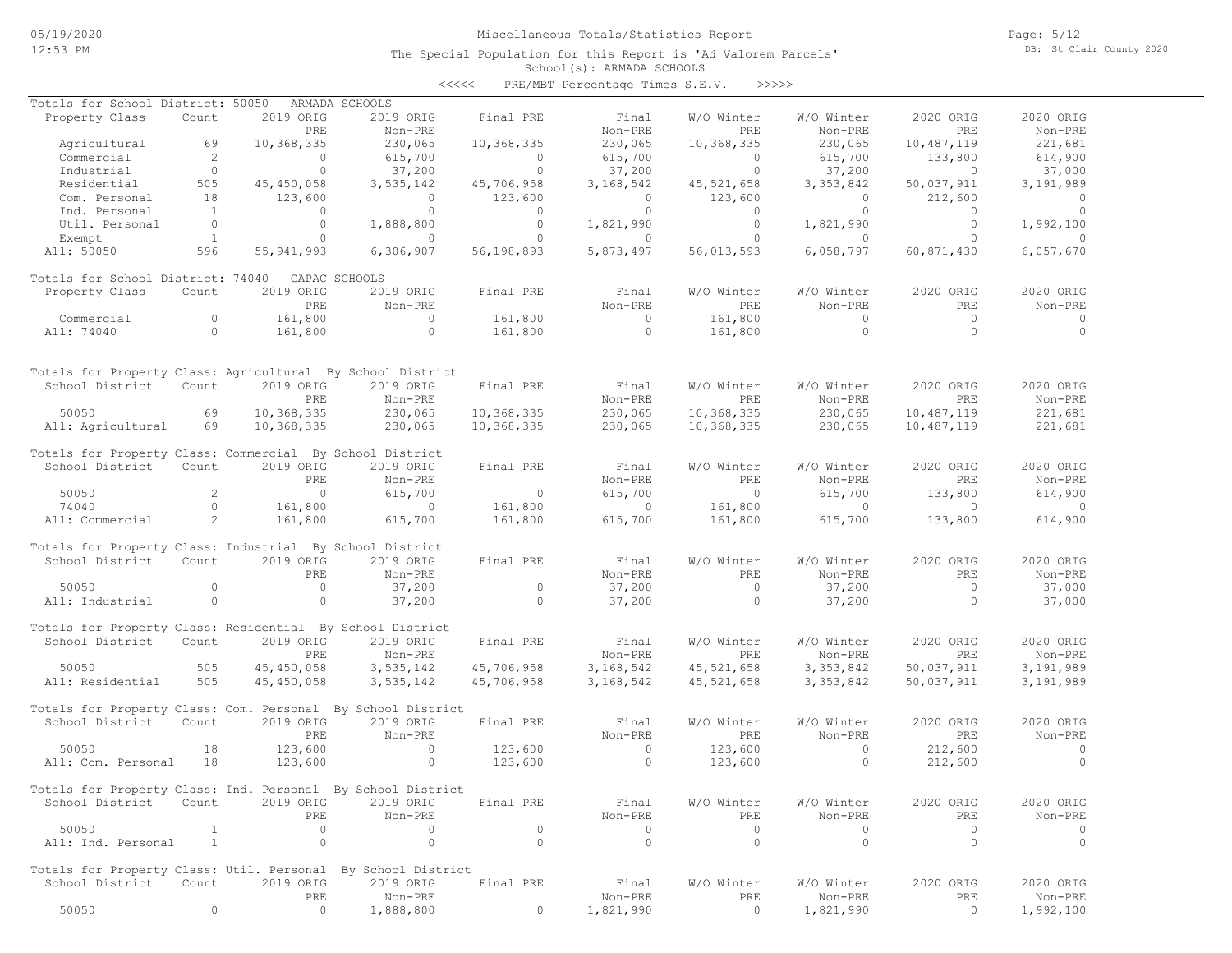Page: 6/12 DB: St Clair County 2020

|                                                      |       |            |           | <<<<       | PRE/MBT Percentage Times S.E.V. | >>>>>        |            |            |           |  |
|------------------------------------------------------|-------|------------|-----------|------------|---------------------------------|--------------|------------|------------|-----------|--|
| All: Util. Personal                                  |       |            | 1,888,800 |            | 1,821,990                       |              | 1,821,990  |            | 1,992,100 |  |
| Totals for Property Class: Exempt By School District |       |            |           |            |                                 |              |            |            |           |  |
| School District                                      | Count | 2019 ORIG  | 2019 ORIG | Final PRE  | Final                           | W/O Winter   | W/O Winter | 2020 ORIG  | 2020 ORIG |  |
|                                                      |       | PRE        | Non-PRE   |            | Non-PRE                         | PRE          | Non-PRE    | PRE        | Non-PRE   |  |
| 50050                                                |       |            |           |            |                                 |              |            |            |           |  |
| All: Exempt                                          |       |            | 0         |            | 0                               |              |            |            |           |  |
| Totals                                               | Count | 2019 ORIG  | 2019 ORIG | Final PRE  | Final                           | W/O Winter   | W/O Winter | 2020 ORIG  | 2020 ORIG |  |
|                                                      |       | PRE        | Non-PRE   |            | Non-PRE                         | PRE          | Non-PRE    | PRE        | Non-PRE   |  |
| Real                                                 | 576   | 55,980,193 | 4,418,107 | 56,237,093 | 4,051,507                       | 56,051,793   | 4,236,807  | 60,658,830 | 4,065,570 |  |
| Personal                                             | 19    | 123,600    | 1,888,800 | 123,600    | 1,821,990                       | 123,600      | 1,821,990  | 212,600    | 1,992,100 |  |
| Real & Personal                                      | 595   | 56,103,793 | 6,306,907 | 56,360,693 | 5,873,497                       | 56, 175, 393 | 6,058,797  | 60,871,430 | 6,057,670 |  |
| Exempt                                               |       |            |           |            |                                 |              |            |            |           |  |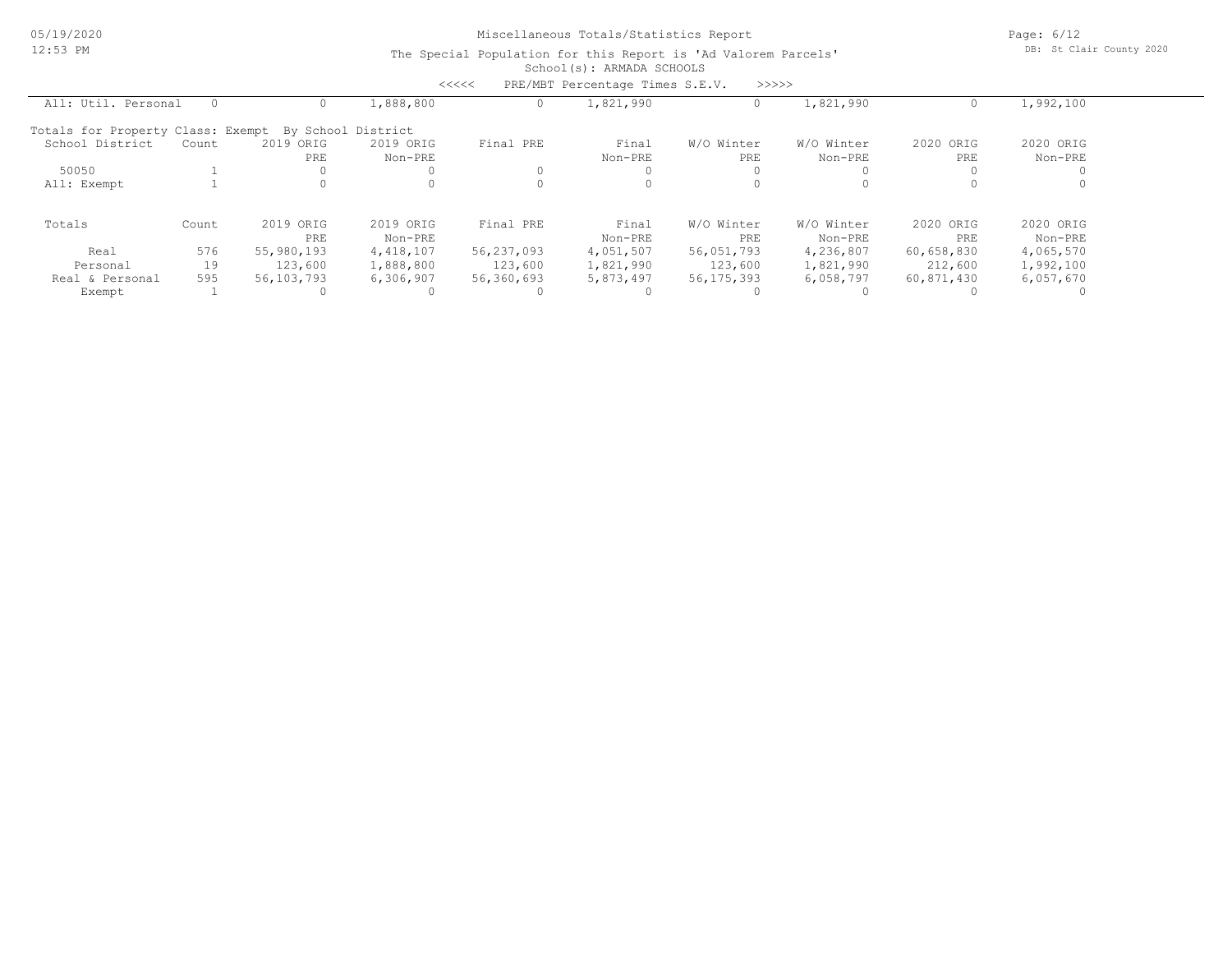Page: 7/12 DB: St Clair County 2020

| <<<< | PRE/MBT Percentage Times Taxable |  |  | >>>>> |
|------|----------------------------------|--|--|-------|
|------|----------------------------------|--|--|-------|

| Totals for School District: 50050                            |                |                | ARMADA SCHOOLS                                                |                |                |                |                |                |                |
|--------------------------------------------------------------|----------------|----------------|---------------------------------------------------------------|----------------|----------------|----------------|----------------|----------------|----------------|
| Property Class                                               | Count          | 2019 ORIG      | 2019 ORIG                                                     | Final PRE      | Final          | W/O Winter     | W/O Winter     | 2020 ORIG      | 2020 ORIG      |
|                                                              |                | PRE            | Non-PRE                                                       |                | Non-PRE        | PRE            | Non-PRE        | PRE            | Non-PRE        |
| Agricultural                                                 | 69             | 5,900,780      | 120,028                                                       | 5,900,780      | 120,028        | 5,900,780      | 120,028        | 6,078,141      | 110,404        |
| Commercial                                                   | 2              | $\circ$        | 394,404                                                       | $\Omega$       | 394,404        | $\circ$        | 394,404        | 130,377        | 402,768        |
| Industrial                                                   | $\overline{0}$ | $\overline{0}$ | 33,963                                                        | $\circ$        | 33,963         | $\circ$        | 33,963         | $\overline{0}$ | 34,608         |
| Residential                                                  | 505            | 33,770,142     | 2,899,183                                                     | 34,005,664     | 2,561,861      | 33,826,653     | 2,740,872      | 36, 194, 873   | 2,443,033      |
| Com. Personal                                                | 18             | 123,600        | $\overline{0}$                                                | 123,600        | $\overline{0}$ | 123,600        | $\overline{0}$ | 212,600        | $\overline{0}$ |
| Ind. Personal                                                | $\sim$ 1       | $\circ$        | $\circ$                                                       | $\circ$        | $\overline{0}$ | $\circ$        | $\bigcirc$     | $\bigcirc$     | $\bigcirc$     |
| Util. Personal                                               | $\overline{0}$ | $\circ$        | 1,888,800                                                     | $\circ$        | 1,821,990      | $\circ$        | 1,821,990      | $\circ$        | 1,992,100      |
| Exempt                                                       | $\sim$ 1       | $\circ$        | $\bigcirc$                                                    | $\circ$        | $\sim$ 0       | $\circ$        | $\overline{0}$ | $\Omega$       | $\sim$ 0       |
| All: 50050                                                   | 596            | 39,794,522     | 5,336,378                                                     | 40,030,044     | 4,932,246      | 39,851,033     | 5, 111, 257    | 42,615,991     | 4,982,913      |
|                                                              |                |                |                                                               |                |                |                |                |                |                |
| Totals for School District: 74040 CAPAC SCHOOLS              |                |                |                                                               |                |                |                |                |                |                |
| Property Class                                               | Count          | 2019 ORIG      | 2019 ORIG                                                     | Final PRE      | Final          | W/O Winter     | W/O Winter     | 2020 ORIG      | 2020 ORIG      |
|                                                              |                | PRE            | Non-PRE                                                       |                | Non-PRE        | PRE            | Non-PRE        | PRE            | Non-PRE        |
| Commercial                                                   | $\circ$        | 134,125        | $\overline{0}$                                                | 134,125        | $\overline{a}$ |                | $\overline{0}$ | $\overline{0}$ | $\overline{0}$ |
|                                                              | $\overline{0}$ |                | $\circ$                                                       |                | $\overline{0}$ | 134,125        | $\circ$        | $\Omega$       | $\overline{0}$ |
| All: 74040                                                   |                | 134,125        |                                                               | 134,125        |                | 134,125        |                |                |                |
|                                                              |                |                |                                                               |                |                |                |                |                |                |
| Totals for Property Class: Agricultural By School District   |                |                |                                                               |                |                |                |                |                |                |
| School District                                              | Count          | 2019 ORIG      | 2019 ORIG                                                     | Final PRE      | Final          | W/O Winter     | W/O Winter     | 2020 ORIG      | 2020 ORIG      |
|                                                              |                | PRE            | Non-PRE                                                       |                | Non-PRE        | PRE            | Non-PRE        | PRE            | Non-PRE        |
| 50050                                                        | 69             | 5,900,780      | 120,028                                                       | 5,900,780      | 120,028        | 5,900,780      |                | 6,078,141      | 110,404        |
|                                                              |                |                |                                                               |                |                |                | 120,028        |                |                |
| All: Agricultural 69                                         |                | 5,900,780      | 120,028                                                       | 5,900,780      | 120,028        | 5,900,780      | 120,028        | 6,078,141      | 110,404        |
| Totals for Property Class: Commercial By School District     |                |                |                                                               |                |                |                |                |                |                |
|                                                              |                |                |                                                               |                |                |                |                |                |                |
| School District                                              | Count          | 2019 ORIG      | 2019 ORIG                                                     | Final PRE      | Final          | W/O Winter     | W/O Winter     | 2020 ORIG      | 2020 ORIG      |
|                                                              |                | PRE            | Non-PRE                                                       |                | Non-PRE        | PRE            | Non-PRE        | PRE            | Non-PRE        |
| 50050                                                        | $\overline{2}$ | $\overline{0}$ | 394,404                                                       | $\sim$ 0       | 394,404        | $\overline{0}$ | 394,404        | 130,377        | 402,768        |
| 74040                                                        | $\circ$        | 134,125        | $\sim$ 000 $\sim$ 000 $\sim$ 000 $\sim$ 000 $\sim$ 000 $\sim$ | 134,125        | $\sim$ 0       | 134,125        | $\sim$ 0       | $\overline{0}$ | $\sim$ 0       |
| All: Commercial                                              | $\sim$ 2       | 134,125        | 394,404                                                       | 134,125        | 394,404        | 134,125        | 394,404        | 130,377        | 402,768        |
|                                                              |                |                |                                                               |                |                |                |                |                |                |
| Totals for Property Class: Industrial By School District     |                |                |                                                               |                |                |                |                |                |                |
| School District                                              | Count          | 2019 ORIG      | 2019 ORIG                                                     | Final PRE      | Final          | W/O Winter     | W/O Winter     | 2020 ORIG      | 2020 ORIG      |
|                                                              |                | PRE            | Non-PRE                                                       |                | Non-PRE        | PRE            | Non-PRE        | PRE            | Non-PRE        |
| 50050                                                        | $\circ$        | $\circ$        | 33,963                                                        | $\circ$        | 33,963         | $\circ$        | 33,963         | $\overline{0}$ | 34,608         |
| All: Industrial                                              | $\circ$        | $\circ$        | 33,963                                                        | $\overline{0}$ | 33,963         | $\circ$        | 33,963         | $\Omega$       | 34,608         |
|                                                              |                |                |                                                               |                |                |                |                |                |                |
| Totals for Property Class: Residential By School District    |                |                |                                                               |                |                |                |                |                |                |
| School District                                              | Count          | 2019 ORIG      | 2019 ORIG                                                     | Final PRE      | Final          | W/O Winter     | W/O Winter     | 2020 ORIG      | 2020 ORIG      |
|                                                              |                | PRE            | Non-PRE                                                       |                | Non-PRE        | PRE            | Non-PRE        | PRE            | Non-PRE        |
| 50050                                                        | 505            | 33,770,142     | 2,899,183                                                     | 34,005,664     | 2,561,861      | 33,826,653     | 2,740,872      | 36, 194, 873   | 2,443,033      |
| All: Residential                                             | 505            | 33,770,142     | 2,899,183                                                     | 34,005,664     | 2,561,861      | 33,826,653     | 2,740,872      | 36, 194, 873   | 2,443,033      |
|                                                              |                |                |                                                               |                |                |                |                |                |                |
| Totals for Property Class: Com. Personal By School District  |                |                |                                                               |                |                |                |                |                |                |
| School District                                              | Count          | 2019 ORIG      | 2019 ORIG                                                     | Final PRE      | Final          | W/O Winter     | W/O Winter     | 2020 ORIG      | 2020 ORIG      |
|                                                              |                | PRE            | Non-PRE                                                       |                | Non-PRE        | PRE            | Non-PRE        | PRE            | Non-PRE        |
| 50050                                                        | 18             | 123,600        | $\circ$                                                       | 123,600        | $\sim$ 0       | 123,600        | $\circ$        | 212,600        | $\overline{0}$ |
| All: Com. Personal 18                                        |                | 123,600        | $\overline{0}$                                                | 123,600        | $\circ$        | 123,600        | $\circ$        | 212,600        | $\circ$        |
|                                                              |                |                |                                                               |                |                |                |                |                |                |
| Totals for Property Class: Ind. Personal By School District  |                |                |                                                               |                |                |                |                |                |                |
| School District Count                                        |                | 2019 ORIG      | 2019 ORIG Final PRE                                           |                | Final          | W/O Winter     | W/O Winter     | 2020 ORIG      | 2020 ORIG      |
|                                                              |                | PRE            | Non-PRE                                                       |                | Non-PRE        | PRE            | Non-PRE        | PRE            | Non-PRE        |
| 50050                                                        | $\mathbf{1}$   | $\bigcirc$     | $\Omega$                                                      | $\circ$        | $\overline{0}$ | $\circ$        | $\Omega$       | $\circ$        | $\circ$        |
| All: Ind. Personal                                           | $\sim$ 1       | $\overline{0}$ | $\Omega$                                                      | $\Omega$       | $\Omega$       | $\circ$        | $\circ$        | $\circ$        | $\circ$        |
|                                                              |                |                |                                                               |                |                |                |                |                |                |
| Totals for Property Class: Util. Personal By School District |                |                |                                                               |                |                |                |                |                |                |
| School District Count                                        |                | 2019 ORIG      | 2019 ORIG                                                     | Final PRE      | Final          | W/O Winter     | W/O Winter     | 2020 ORIG      | 2020 ORIG      |
|                                                              |                | PRE            | Non-PRE                                                       |                | Non-PRE        | PRE            | Non-PRE        | PRE            | Non-PRE        |
|                                                              | $\circ$        | $\circ$        |                                                               |                |                |                |                |                |                |
| 50050                                                        |                |                | 1,888,800                                                     | $\circ$        | 1,821,990      | $\circ$        | 1,821,990      | $\circ$        | 1,992,100      |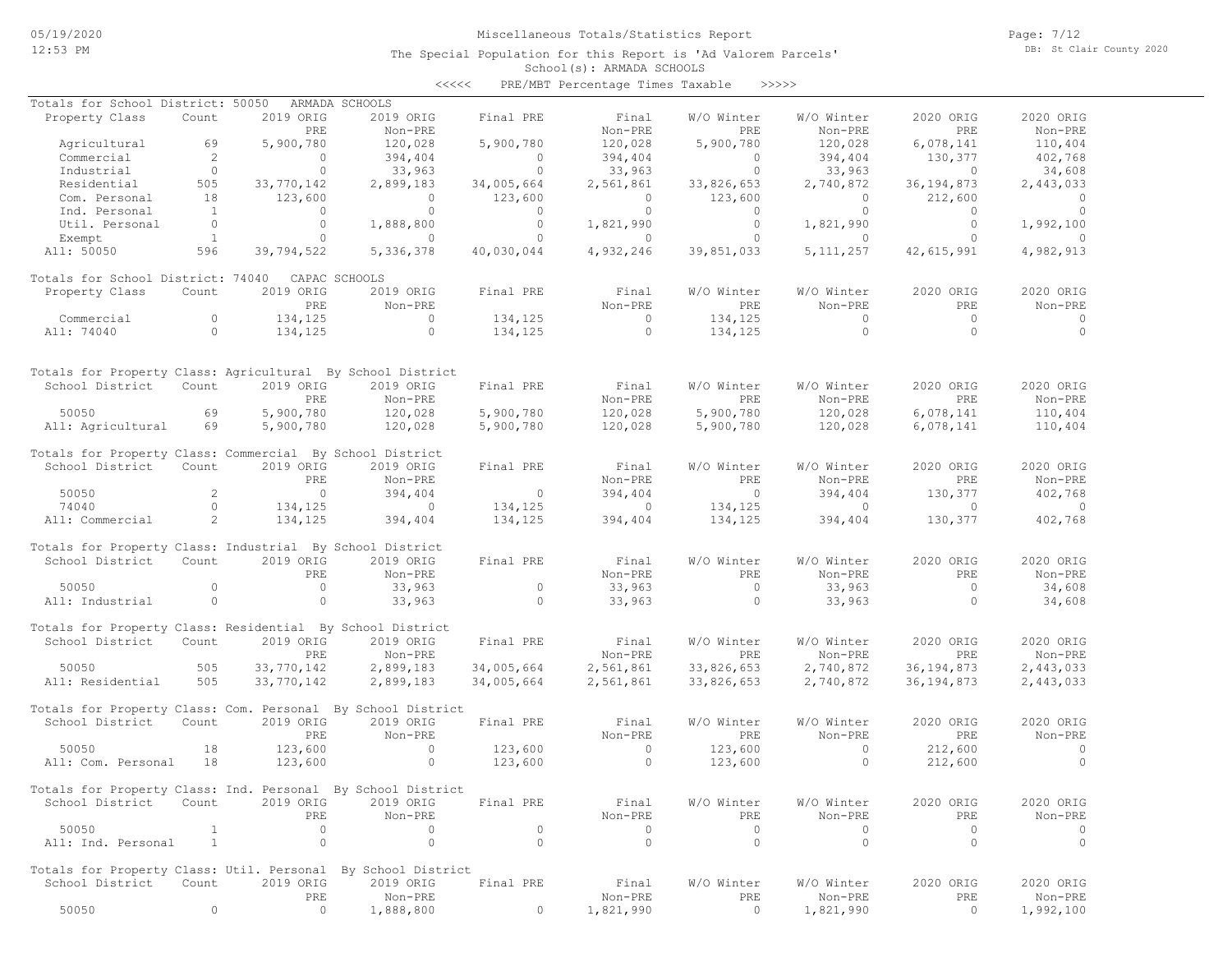Page: 8/12 DB: St Clair County 2020

|                                                      |          |            | <<<<      |            | PRE/MBT Percentage Times Taxable |            | >>>>>       |              |           |  |
|------------------------------------------------------|----------|------------|-----------|------------|----------------------------------|------------|-------------|--------------|-----------|--|
| All: Util. Personal                                  | $\Omega$ |            | 1,888,800 |            | 1,821,990                        |            | 1,821,990   |              | 1,992,100 |  |
| Totals for Property Class: Exempt By School District |          |            |           |            |                                  |            |             |              |           |  |
| School District                                      | Count    | 2019 ORIG  | 2019 ORIG | Final PRE  | Final                            | W/O Winter | W/O Winter  | 2020 ORIG    | 2020 ORIG |  |
|                                                      |          | PRE        | Non-PRE   |            | Non-PRE                          | PRE        | Non-PRE     | PRE          | Non-PRE   |  |
| 50050                                                |          |            |           |            |                                  |            |             |              |           |  |
| All: Exempt                                          |          |            |           |            |                                  |            |             |              |           |  |
| Totals                                               | Count    | 2019 ORIG  | 2019 ORIG | Final PRE  | Final                            | W/O Winter | W/O Winter  | 2020 ORIG    | 2020 ORIG |  |
|                                                      |          | PRE        | Non-PRE   |            | Non-PRE                          | PRE        | Non-PRE     | PRE          | Non-PRE   |  |
| Real                                                 | 576      | 39,805,047 | 3,447,578 | 40,040,569 | 3,110,256                        | 39,861,558 | 3,289,267   | 42, 403, 391 | 2,990,813 |  |
| Personal                                             | 19       | 123,600    | 1,888,800 | 123,600    | 1,821,990                        | 123,600    | 1,821,990   | 212,600      | 1,992,100 |  |
| Real & Personal                                      | 595      | 39,928,647 | 5,336,378 | 40,164,169 | 4,932,246                        | 39,985,158 | 5, 111, 257 | 42,615,991   | 4,982,913 |  |
| Exempt                                               |          |            |           |            |                                  |            |             |              |           |  |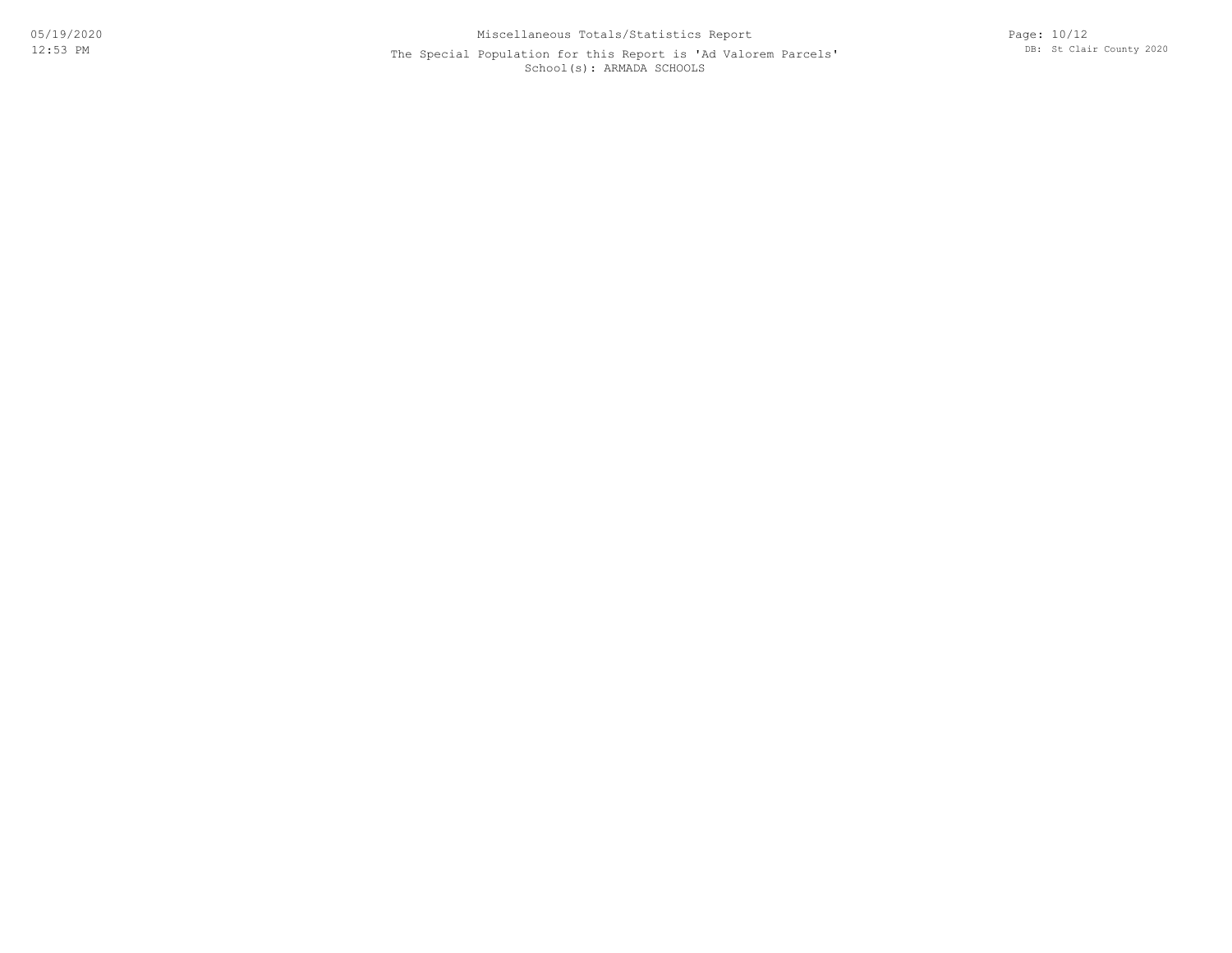## School(s): ARMADA SCHOOLS The Special Population for this Report is 'Ad Valorem Parcels'

Page: 11/12 DB: St Clair County 2020

<<<<< Top 20 Statistics >>>>>

| *****<br>***** Top 20 S.E.V.s<br>\$<br>$09 - 999 - 0025 - 000$<br>668,700<br>SEMCO ENERGY<br>\$<br>$09 - 999 - 0007 - 000$<br>491,000<br>DTE ELECTRIC COMP<br>\$<br>392,700<br>29-029-1002-000<br>RUCZYNSKI DAVID J/SHEILA<br>\$<br>29-029-3001-000<br>BURNS BETTY ET-AL/DUPONT CHARLES H<br>365,700<br>\$<br>HERMAN ROBERT/VONDA/JAMES<br>346,500<br>$09 - 026 - 1002 - 002$<br>$\dot{\tilde{\varsigma}}$<br>$09 - 027 - 3001 - 000$<br>CHAMBERLIN RICHARD/S TRUST<br>321,200<br>\$<br>298,500<br>29-030-2001-300<br>VIENOT FRANK/BEVERLY<br>\$<br>ALTERMATT JOSEPH A JR<br>291,300<br>29-032-4002-000<br>TRUST<br>\$<br>29-030-1001-000<br>FETTY DENNIS L H/W, FETTY LORI A<br>282,400<br>\$<br>WINN WILLIAM/ELIZABETH<br>273,700<br>$09 - 034 - 2002 - 001$<br>\$<br>267,600<br>$09 - 036 - 2003 - 100$<br>PACE PAUL J<br>\$<br>246,800<br>29-029-4003-000<br>GENORD EDWARD C JR/TRESSA L<br>\$<br>245,700<br>29-029-2001-000<br>ATKINS PHILLIP/RUTH ANN/MARK<br>\$<br>09-036-1011-000<br>DUBAERE KERRY D, DUBAERE TRACY M<br>244,000<br>\$<br>09-026-3017-000<br>POST BRETT A, POST KATHLEEN M<br>242,500<br>$\dot{\tilde{\varsigma}}$<br>29-031-3001-150<br>KLOTT KRYSTALYN<br>236,900<br>\$<br>235,300<br>29-031-1002-001<br>WYLIN JAMIE/EDWARDS JOHN<br>\$<br>234,000<br>29-999-0006-000<br>DETROIT EDISON COMPANY<br>\$<br>09-999-0013-000<br>GREAT LAKES GAS TRANS<br>233,300<br>\$<br>$09 - 025 - 3001 - 000$<br>KASPERSKI DAVID/KARIN<br>233,100<br>***** Top 20 Taxable Values *****<br>\$<br>09-999-0025-000<br>SEMCO ENERGY<br>668,700<br>$\boldsymbol{\dot{\varsigma}}$<br>$09 - 999 - 0007 - 000$<br>491,000<br>DTE ELECTRIC COMP<br>\$<br>$09 - 027 - 3001 - 000$<br>CHAMBERLIN RICHARD/S TRUST<br>259,913<br>\$<br>POST BRETT A, POST KATHLEEN M<br>09-026-3017-000<br>238,038<br>\$<br>29-999-0006-000<br>DETROIT EDISON COMPANY<br>234,000<br>\$<br>09-999-0013-000<br>GREAT LAKES GAS TRANS<br>233,300<br>\$<br>29-030-2001-300<br>VIENOT FRANK/BEVERLY<br>223,410<br>$\stackrel{.}{\mathsf{S}}$<br>$09 - 026 - 1002 - 002$<br>HERMAN ROBERT/VONDA/JAMES<br>218,506<br>$\dot{\varsigma}$<br>29-029-1002-000<br>RUCZYNSKI DAVID J/SHEILA<br>214,118<br>\$<br>29-999-0011-000<br>GREAT LAKES TRANSMISSION<br>211,500<br>\$<br>09-036-1011-000<br>DUBAERE KERRY D, DUBAERE TRACY M<br>198,700<br>\$<br>29-032-4002-000<br>ALTERMATT JOSEPH A JR TRUST<br>192,586<br>\$<br>29-029-3001-000<br>BURNS BETTY ET-AL/DUPONT CHARLES H<br>190,987<br>\$<br>188,007<br>29-031-1004-001<br>KING STACY A<br>\$<br>KLOTT KRYSTALYN<br>185,428<br>29-031-3001-150<br>\$<br>29-031-1002-001<br>WYLIN JAMIE/EDWARDS JOHN<br>185,204<br>\$<br>GENORD EDWARD C JR/TRESSA L<br>29-029-4003-000<br>185,193<br>\$<br>29-031-2002-000<br>POWERS LUKE T/ALLISON M TRUST<br>182,852<br>\$<br>182,412<br>29-031-3001-300<br>DUNCAN ADAM<br>\$<br>29-030-1001-000<br>FETTY DENNIS L H/W, FETTY LORI A<br>175,463 |
|------------------------------------------------------------------------------------------------------------------------------------------------------------------------------------------------------------------------------------------------------------------------------------------------------------------------------------------------------------------------------------------------------------------------------------------------------------------------------------------------------------------------------------------------------------------------------------------------------------------------------------------------------------------------------------------------------------------------------------------------------------------------------------------------------------------------------------------------------------------------------------------------------------------------------------------------------------------------------------------------------------------------------------------------------------------------------------------------------------------------------------------------------------------------------------------------------------------------------------------------------------------------------------------------------------------------------------------------------------------------------------------------------------------------------------------------------------------------------------------------------------------------------------------------------------------------------------------------------------------------------------------------------------------------------------------------------------------------------------------------------------------------------------------------------------------------------------------------------------------------------------------------------------------------------------------------------------------------------------------------------------------------------------------------------------------------------------------------------------------------------------------------------------------------------------------------------------------------------------------------------------------------------------------------------------------------------------------------------------------------------------------------------------------------------------------------------------------------------------------------------------------------------------------------------------------------------------------------------------------------------------------------------------------------------------------------------------------------------------------------------------------------------------------------------------------------------------------------------------------------------------------------------------|
|                                                                                                                                                                                                                                                                                                                                                                                                                                                                                                                                                                                                                                                                                                                                                                                                                                                                                                                                                                                                                                                                                                                                                                                                                                                                                                                                                                                                                                                                                                                                                                                                                                                                                                                                                                                                                                                                                                                                                                                                                                                                                                                                                                                                                                                                                                                                                                                                                                                                                                                                                                                                                                                                                                                                                                                                                                                                                                            |
|                                                                                                                                                                                                                                                                                                                                                                                                                                                                                                                                                                                                                                                                                                                                                                                                                                                                                                                                                                                                                                                                                                                                                                                                                                                                                                                                                                                                                                                                                                                                                                                                                                                                                                                                                                                                                                                                                                                                                                                                                                                                                                                                                                                                                                                                                                                                                                                                                                                                                                                                                                                                                                                                                                                                                                                                                                                                                                            |
|                                                                                                                                                                                                                                                                                                                                                                                                                                                                                                                                                                                                                                                                                                                                                                                                                                                                                                                                                                                                                                                                                                                                                                                                                                                                                                                                                                                                                                                                                                                                                                                                                                                                                                                                                                                                                                                                                                                                                                                                                                                                                                                                                                                                                                                                                                                                                                                                                                                                                                                                                                                                                                                                                                                                                                                                                                                                                                            |
|                                                                                                                                                                                                                                                                                                                                                                                                                                                                                                                                                                                                                                                                                                                                                                                                                                                                                                                                                                                                                                                                                                                                                                                                                                                                                                                                                                                                                                                                                                                                                                                                                                                                                                                                                                                                                                                                                                                                                                                                                                                                                                                                                                                                                                                                                                                                                                                                                                                                                                                                                                                                                                                                                                                                                                                                                                                                                                            |
|                                                                                                                                                                                                                                                                                                                                                                                                                                                                                                                                                                                                                                                                                                                                                                                                                                                                                                                                                                                                                                                                                                                                                                                                                                                                                                                                                                                                                                                                                                                                                                                                                                                                                                                                                                                                                                                                                                                                                                                                                                                                                                                                                                                                                                                                                                                                                                                                                                                                                                                                                                                                                                                                                                                                                                                                                                                                                                            |
|                                                                                                                                                                                                                                                                                                                                                                                                                                                                                                                                                                                                                                                                                                                                                                                                                                                                                                                                                                                                                                                                                                                                                                                                                                                                                                                                                                                                                                                                                                                                                                                                                                                                                                                                                                                                                                                                                                                                                                                                                                                                                                                                                                                                                                                                                                                                                                                                                                                                                                                                                                                                                                                                                                                                                                                                                                                                                                            |
|                                                                                                                                                                                                                                                                                                                                                                                                                                                                                                                                                                                                                                                                                                                                                                                                                                                                                                                                                                                                                                                                                                                                                                                                                                                                                                                                                                                                                                                                                                                                                                                                                                                                                                                                                                                                                                                                                                                                                                                                                                                                                                                                                                                                                                                                                                                                                                                                                                                                                                                                                                                                                                                                                                                                                                                                                                                                                                            |
|                                                                                                                                                                                                                                                                                                                                                                                                                                                                                                                                                                                                                                                                                                                                                                                                                                                                                                                                                                                                                                                                                                                                                                                                                                                                                                                                                                                                                                                                                                                                                                                                                                                                                                                                                                                                                                                                                                                                                                                                                                                                                                                                                                                                                                                                                                                                                                                                                                                                                                                                                                                                                                                                                                                                                                                                                                                                                                            |
|                                                                                                                                                                                                                                                                                                                                                                                                                                                                                                                                                                                                                                                                                                                                                                                                                                                                                                                                                                                                                                                                                                                                                                                                                                                                                                                                                                                                                                                                                                                                                                                                                                                                                                                                                                                                                                                                                                                                                                                                                                                                                                                                                                                                                                                                                                                                                                                                                                                                                                                                                                                                                                                                                                                                                                                                                                                                                                            |
|                                                                                                                                                                                                                                                                                                                                                                                                                                                                                                                                                                                                                                                                                                                                                                                                                                                                                                                                                                                                                                                                                                                                                                                                                                                                                                                                                                                                                                                                                                                                                                                                                                                                                                                                                                                                                                                                                                                                                                                                                                                                                                                                                                                                                                                                                                                                                                                                                                                                                                                                                                                                                                                                                                                                                                                                                                                                                                            |
|                                                                                                                                                                                                                                                                                                                                                                                                                                                                                                                                                                                                                                                                                                                                                                                                                                                                                                                                                                                                                                                                                                                                                                                                                                                                                                                                                                                                                                                                                                                                                                                                                                                                                                                                                                                                                                                                                                                                                                                                                                                                                                                                                                                                                                                                                                                                                                                                                                                                                                                                                                                                                                                                                                                                                                                                                                                                                                            |
|                                                                                                                                                                                                                                                                                                                                                                                                                                                                                                                                                                                                                                                                                                                                                                                                                                                                                                                                                                                                                                                                                                                                                                                                                                                                                                                                                                                                                                                                                                                                                                                                                                                                                                                                                                                                                                                                                                                                                                                                                                                                                                                                                                                                                                                                                                                                                                                                                                                                                                                                                                                                                                                                                                                                                                                                                                                                                                            |
|                                                                                                                                                                                                                                                                                                                                                                                                                                                                                                                                                                                                                                                                                                                                                                                                                                                                                                                                                                                                                                                                                                                                                                                                                                                                                                                                                                                                                                                                                                                                                                                                                                                                                                                                                                                                                                                                                                                                                                                                                                                                                                                                                                                                                                                                                                                                                                                                                                                                                                                                                                                                                                                                                                                                                                                                                                                                                                            |
|                                                                                                                                                                                                                                                                                                                                                                                                                                                                                                                                                                                                                                                                                                                                                                                                                                                                                                                                                                                                                                                                                                                                                                                                                                                                                                                                                                                                                                                                                                                                                                                                                                                                                                                                                                                                                                                                                                                                                                                                                                                                                                                                                                                                                                                                                                                                                                                                                                                                                                                                                                                                                                                                                                                                                                                                                                                                                                            |
|                                                                                                                                                                                                                                                                                                                                                                                                                                                                                                                                                                                                                                                                                                                                                                                                                                                                                                                                                                                                                                                                                                                                                                                                                                                                                                                                                                                                                                                                                                                                                                                                                                                                                                                                                                                                                                                                                                                                                                                                                                                                                                                                                                                                                                                                                                                                                                                                                                                                                                                                                                                                                                                                                                                                                                                                                                                                                                            |
|                                                                                                                                                                                                                                                                                                                                                                                                                                                                                                                                                                                                                                                                                                                                                                                                                                                                                                                                                                                                                                                                                                                                                                                                                                                                                                                                                                                                                                                                                                                                                                                                                                                                                                                                                                                                                                                                                                                                                                                                                                                                                                                                                                                                                                                                                                                                                                                                                                                                                                                                                                                                                                                                                                                                                                                                                                                                                                            |
|                                                                                                                                                                                                                                                                                                                                                                                                                                                                                                                                                                                                                                                                                                                                                                                                                                                                                                                                                                                                                                                                                                                                                                                                                                                                                                                                                                                                                                                                                                                                                                                                                                                                                                                                                                                                                                                                                                                                                                                                                                                                                                                                                                                                                                                                                                                                                                                                                                                                                                                                                                                                                                                                                                                                                                                                                                                                                                            |
|                                                                                                                                                                                                                                                                                                                                                                                                                                                                                                                                                                                                                                                                                                                                                                                                                                                                                                                                                                                                                                                                                                                                                                                                                                                                                                                                                                                                                                                                                                                                                                                                                                                                                                                                                                                                                                                                                                                                                                                                                                                                                                                                                                                                                                                                                                                                                                                                                                                                                                                                                                                                                                                                                                                                                                                                                                                                                                            |
|                                                                                                                                                                                                                                                                                                                                                                                                                                                                                                                                                                                                                                                                                                                                                                                                                                                                                                                                                                                                                                                                                                                                                                                                                                                                                                                                                                                                                                                                                                                                                                                                                                                                                                                                                                                                                                                                                                                                                                                                                                                                                                                                                                                                                                                                                                                                                                                                                                                                                                                                                                                                                                                                                                                                                                                                                                                                                                            |
|                                                                                                                                                                                                                                                                                                                                                                                                                                                                                                                                                                                                                                                                                                                                                                                                                                                                                                                                                                                                                                                                                                                                                                                                                                                                                                                                                                                                                                                                                                                                                                                                                                                                                                                                                                                                                                                                                                                                                                                                                                                                                                                                                                                                                                                                                                                                                                                                                                                                                                                                                                                                                                                                                                                                                                                                                                                                                                            |
|                                                                                                                                                                                                                                                                                                                                                                                                                                                                                                                                                                                                                                                                                                                                                                                                                                                                                                                                                                                                                                                                                                                                                                                                                                                                                                                                                                                                                                                                                                                                                                                                                                                                                                                                                                                                                                                                                                                                                                                                                                                                                                                                                                                                                                                                                                                                                                                                                                                                                                                                                                                                                                                                                                                                                                                                                                                                                                            |
|                                                                                                                                                                                                                                                                                                                                                                                                                                                                                                                                                                                                                                                                                                                                                                                                                                                                                                                                                                                                                                                                                                                                                                                                                                                                                                                                                                                                                                                                                                                                                                                                                                                                                                                                                                                                                                                                                                                                                                                                                                                                                                                                                                                                                                                                                                                                                                                                                                                                                                                                                                                                                                                                                                                                                                                                                                                                                                            |
|                                                                                                                                                                                                                                                                                                                                                                                                                                                                                                                                                                                                                                                                                                                                                                                                                                                                                                                                                                                                                                                                                                                                                                                                                                                                                                                                                                                                                                                                                                                                                                                                                                                                                                                                                                                                                                                                                                                                                                                                                                                                                                                                                                                                                                                                                                                                                                                                                                                                                                                                                                                                                                                                                                                                                                                                                                                                                                            |
|                                                                                                                                                                                                                                                                                                                                                                                                                                                                                                                                                                                                                                                                                                                                                                                                                                                                                                                                                                                                                                                                                                                                                                                                                                                                                                                                                                                                                                                                                                                                                                                                                                                                                                                                                                                                                                                                                                                                                                                                                                                                                                                                                                                                                                                                                                                                                                                                                                                                                                                                                                                                                                                                                                                                                                                                                                                                                                            |
|                                                                                                                                                                                                                                                                                                                                                                                                                                                                                                                                                                                                                                                                                                                                                                                                                                                                                                                                                                                                                                                                                                                                                                                                                                                                                                                                                                                                                                                                                                                                                                                                                                                                                                                                                                                                                                                                                                                                                                                                                                                                                                                                                                                                                                                                                                                                                                                                                                                                                                                                                                                                                                                                                                                                                                                                                                                                                                            |
|                                                                                                                                                                                                                                                                                                                                                                                                                                                                                                                                                                                                                                                                                                                                                                                                                                                                                                                                                                                                                                                                                                                                                                                                                                                                                                                                                                                                                                                                                                                                                                                                                                                                                                                                                                                                                                                                                                                                                                                                                                                                                                                                                                                                                                                                                                                                                                                                                                                                                                                                                                                                                                                                                                                                                                                                                                                                                                            |
|                                                                                                                                                                                                                                                                                                                                                                                                                                                                                                                                                                                                                                                                                                                                                                                                                                                                                                                                                                                                                                                                                                                                                                                                                                                                                                                                                                                                                                                                                                                                                                                                                                                                                                                                                                                                                                                                                                                                                                                                                                                                                                                                                                                                                                                                                                                                                                                                                                                                                                                                                                                                                                                                                                                                                                                                                                                                                                            |
|                                                                                                                                                                                                                                                                                                                                                                                                                                                                                                                                                                                                                                                                                                                                                                                                                                                                                                                                                                                                                                                                                                                                                                                                                                                                                                                                                                                                                                                                                                                                                                                                                                                                                                                                                                                                                                                                                                                                                                                                                                                                                                                                                                                                                                                                                                                                                                                                                                                                                                                                                                                                                                                                                                                                                                                                                                                                                                            |
|                                                                                                                                                                                                                                                                                                                                                                                                                                                                                                                                                                                                                                                                                                                                                                                                                                                                                                                                                                                                                                                                                                                                                                                                                                                                                                                                                                                                                                                                                                                                                                                                                                                                                                                                                                                                                                                                                                                                                                                                                                                                                                                                                                                                                                                                                                                                                                                                                                                                                                                                                                                                                                                                                                                                                                                                                                                                                                            |
|                                                                                                                                                                                                                                                                                                                                                                                                                                                                                                                                                                                                                                                                                                                                                                                                                                                                                                                                                                                                                                                                                                                                                                                                                                                                                                                                                                                                                                                                                                                                                                                                                                                                                                                                                                                                                                                                                                                                                                                                                                                                                                                                                                                                                                                                                                                                                                                                                                                                                                                                                                                                                                                                                                                                                                                                                                                                                                            |
|                                                                                                                                                                                                                                                                                                                                                                                                                                                                                                                                                                                                                                                                                                                                                                                                                                                                                                                                                                                                                                                                                                                                                                                                                                                                                                                                                                                                                                                                                                                                                                                                                                                                                                                                                                                                                                                                                                                                                                                                                                                                                                                                                                                                                                                                                                                                                                                                                                                                                                                                                                                                                                                                                                                                                                                                                                                                                                            |
|                                                                                                                                                                                                                                                                                                                                                                                                                                                                                                                                                                                                                                                                                                                                                                                                                                                                                                                                                                                                                                                                                                                                                                                                                                                                                                                                                                                                                                                                                                                                                                                                                                                                                                                                                                                                                                                                                                                                                                                                                                                                                                                                                                                                                                                                                                                                                                                                                                                                                                                                                                                                                                                                                                                                                                                                                                                                                                            |
|                                                                                                                                                                                                                                                                                                                                                                                                                                                                                                                                                                                                                                                                                                                                                                                                                                                                                                                                                                                                                                                                                                                                                                                                                                                                                                                                                                                                                                                                                                                                                                                                                                                                                                                                                                                                                                                                                                                                                                                                                                                                                                                                                                                                                                                                                                                                                                                                                                                                                                                                                                                                                                                                                                                                                                                                                                                                                                            |
|                                                                                                                                                                                                                                                                                                                                                                                                                                                                                                                                                                                                                                                                                                                                                                                                                                                                                                                                                                                                                                                                                                                                                                                                                                                                                                                                                                                                                                                                                                                                                                                                                                                                                                                                                                                                                                                                                                                                                                                                                                                                                                                                                                                                                                                                                                                                                                                                                                                                                                                                                                                                                                                                                                                                                                                                                                                                                                            |
|                                                                                                                                                                                                                                                                                                                                                                                                                                                                                                                                                                                                                                                                                                                                                                                                                                                                                                                                                                                                                                                                                                                                                                                                                                                                                                                                                                                                                                                                                                                                                                                                                                                                                                                                                                                                                                                                                                                                                                                                                                                                                                                                                                                                                                                                                                                                                                                                                                                                                                                                                                                                                                                                                                                                                                                                                                                                                                            |
|                                                                                                                                                                                                                                                                                                                                                                                                                                                                                                                                                                                                                                                                                                                                                                                                                                                                                                                                                                                                                                                                                                                                                                                                                                                                                                                                                                                                                                                                                                                                                                                                                                                                                                                                                                                                                                                                                                                                                                                                                                                                                                                                                                                                                                                                                                                                                                                                                                                                                                                                                                                                                                                                                                                                                                                                                                                                                                            |
|                                                                                                                                                                                                                                                                                                                                                                                                                                                                                                                                                                                                                                                                                                                                                                                                                                                                                                                                                                                                                                                                                                                                                                                                                                                                                                                                                                                                                                                                                                                                                                                                                                                                                                                                                                                                                                                                                                                                                                                                                                                                                                                                                                                                                                                                                                                                                                                                                                                                                                                                                                                                                                                                                                                                                                                                                                                                                                            |
|                                                                                                                                                                                                                                                                                                                                                                                                                                                                                                                                                                                                                                                                                                                                                                                                                                                                                                                                                                                                                                                                                                                                                                                                                                                                                                                                                                                                                                                                                                                                                                                                                                                                                                                                                                                                                                                                                                                                                                                                                                                                                                                                                                                                                                                                                                                                                                                                                                                                                                                                                                                                                                                                                                                                                                                                                                                                                                            |
|                                                                                                                                                                                                                                                                                                                                                                                                                                                                                                                                                                                                                                                                                                                                                                                                                                                                                                                                                                                                                                                                                                                                                                                                                                                                                                                                                                                                                                                                                                                                                                                                                                                                                                                                                                                                                                                                                                                                                                                                                                                                                                                                                                                                                                                                                                                                                                                                                                                                                                                                                                                                                                                                                                                                                                                                                                                                                                            |
|                                                                                                                                                                                                                                                                                                                                                                                                                                                                                                                                                                                                                                                                                                                                                                                                                                                                                                                                                                                                                                                                                                                                                                                                                                                                                                                                                                                                                                                                                                                                                                                                                                                                                                                                                                                                                                                                                                                                                                                                                                                                                                                                                                                                                                                                                                                                                                                                                                                                                                                                                                                                                                                                                                                                                                                                                                                                                                            |
|                                                                                                                                                                                                                                                                                                                                                                                                                                                                                                                                                                                                                                                                                                                                                                                                                                                                                                                                                                                                                                                                                                                                                                                                                                                                                                                                                                                                                                                                                                                                                                                                                                                                                                                                                                                                                                                                                                                                                                                                                                                                                                                                                                                                                                                                                                                                                                                                                                                                                                                                                                                                                                                                                                                                                                                                                                                                                                            |
|                                                                                                                                                                                                                                                                                                                                                                                                                                                                                                                                                                                                                                                                                                                                                                                                                                                                                                                                                                                                                                                                                                                                                                                                                                                                                                                                                                                                                                                                                                                                                                                                                                                                                                                                                                                                                                                                                                                                                                                                                                                                                                                                                                                                                                                                                                                                                                                                                                                                                                                                                                                                                                                                                                                                                                                                                                                                                                            |
|                                                                                                                                                                                                                                                                                                                                                                                                                                                                                                                                                                                                                                                                                                                                                                                                                                                                                                                                                                                                                                                                                                                                                                                                                                                                                                                                                                                                                                                                                                                                                                                                                                                                                                                                                                                                                                                                                                                                                                                                                                                                                                                                                                                                                                                                                                                                                                                                                                                                                                                                                                                                                                                                                                                                                                                                                                                                                                            |
|                                                                                                                                                                                                                                                                                                                                                                                                                                                                                                                                                                                                                                                                                                                                                                                                                                                                                                                                                                                                                                                                                                                                                                                                                                                                                                                                                                                                                                                                                                                                                                                                                                                                                                                                                                                                                                                                                                                                                                                                                                                                                                                                                                                                                                                                                                                                                                                                                                                                                                                                                                                                                                                                                                                                                                                                                                                                                                            |
| ***** Top 20 Owners by Taxable Value *****                                                                                                                                                                                                                                                                                                                                                                                                                                                                                                                                                                                                                                                                                                                                                                                                                                                                                                                                                                                                                                                                                                                                                                                                                                                                                                                                                                                                                                                                                                                                                                                                                                                                                                                                                                                                                                                                                                                                                                                                                                                                                                                                                                                                                                                                                                                                                                                                                                                                                                                                                                                                                                                                                                                                                                                                                                                                 |
| SEMCO ENERGY<br>668,700 Taxable Value in 1 Parcel(s)<br>has                                                                                                                                                                                                                                                                                                                                                                                                                                                                                                                                                                                                                                                                                                                                                                                                                                                                                                                                                                                                                                                                                                                                                                                                                                                                                                                                                                                                                                                                                                                                                                                                                                                                                                                                                                                                                                                                                                                                                                                                                                                                                                                                                                                                                                                                                                                                                                                                                                                                                                                                                                                                                                                                                                                                                                                                                                                |
| 491,000 Taxable Value in 1 Parcel(s)<br>DTE ELECTRIC COMP<br>has                                                                                                                                                                                                                                                                                                                                                                                                                                                                                                                                                                                                                                                                                                                                                                                                                                                                                                                                                                                                                                                                                                                                                                                                                                                                                                                                                                                                                                                                                                                                                                                                                                                                                                                                                                                                                                                                                                                                                                                                                                                                                                                                                                                                                                                                                                                                                                                                                                                                                                                                                                                                                                                                                                                                                                                                                                           |
| 367,051 Taxable Value in 5 Parcel(s)<br>BURNS BETTY ET-AL/DUPONT CHARLES H has                                                                                                                                                                                                                                                                                                                                                                                                                                                                                                                                                                                                                                                                                                                                                                                                                                                                                                                                                                                                                                                                                                                                                                                                                                                                                                                                                                                                                                                                                                                                                                                                                                                                                                                                                                                                                                                                                                                                                                                                                                                                                                                                                                                                                                                                                                                                                                                                                                                                                                                                                                                                                                                                                                                                                                                                                             |
| BALFOUR WILLIAM L III<br>326, 317 Taxable Value in 5 Parcel(s)<br>has<br>319,612 Taxable Value in 2 Parcel(s)<br>CHAMBERLIN RICHARD/S TRUST                                                                                                                                                                                                                                                                                                                                                                                                                                                                                                                                                                                                                                                                                                                                                                                                                                                                                                                                                                                                                                                                                                                                                                                                                                                                                                                                                                                                                                                                                                                                                                                                                                                                                                                                                                                                                                                                                                                                                                                                                                                                                                                                                                                                                                                                                                                                                                                                                                                                                                                                                                                                                                                                                                                                                                |
| has<br>285,456 Taxable Value in 2 Parcel(s)<br>DUBAERE KERRY D, DUBAERE TRACY M<br>has                                                                                                                                                                                                                                                                                                                                                                                                                                                                                                                                                                                                                                                                                                                                                                                                                                                                                                                                                                                                                                                                                                                                                                                                                                                                                                                                                                                                                                                                                                                                                                                                                                                                                                                                                                                                                                                                                                                                                                                                                                                                                                                                                                                                                                                                                                                                                                                                                                                                                                                                                                                                                                                                                                                                                                                                                     |
| KLOTT KRYSTALYN<br>261,569 Taxable Value in 4 Parcel(s)<br>has                                                                                                                                                                                                                                                                                                                                                                                                                                                                                                                                                                                                                                                                                                                                                                                                                                                                                                                                                                                                                                                                                                                                                                                                                                                                                                                                                                                                                                                                                                                                                                                                                                                                                                                                                                                                                                                                                                                                                                                                                                                                                                                                                                                                                                                                                                                                                                                                                                                                                                                                                                                                                                                                                                                                                                                                                                             |
| 241,847 Taxable Value in 3 Parcel(s)<br>LIETZ MICHAEL/KAY<br>has                                                                                                                                                                                                                                                                                                                                                                                                                                                                                                                                                                                                                                                                                                                                                                                                                                                                                                                                                                                                                                                                                                                                                                                                                                                                                                                                                                                                                                                                                                                                                                                                                                                                                                                                                                                                                                                                                                                                                                                                                                                                                                                                                                                                                                                                                                                                                                                                                                                                                                                                                                                                                                                                                                                                                                                                                                           |
|                                                                                                                                                                                                                                                                                                                                                                                                                                                                                                                                                                                                                                                                                                                                                                                                                                                                                                                                                                                                                                                                                                                                                                                                                                                                                                                                                                                                                                                                                                                                                                                                                                                                                                                                                                                                                                                                                                                                                                                                                                                                                                                                                                                                                                                                                                                                                                                                                                                                                                                                                                                                                                                                                                                                                                                                                                                                                                            |
| POST BRETT A, POST KATHLEEN M<br>has<br>238,038 Taxable Value in 1 Parcel(s)                                                                                                                                                                                                                                                                                                                                                                                                                                                                                                                                                                                                                                                                                                                                                                                                                                                                                                                                                                                                                                                                                                                                                                                                                                                                                                                                                                                                                                                                                                                                                                                                                                                                                                                                                                                                                                                                                                                                                                                                                                                                                                                                                                                                                                                                                                                                                                                                                                                                                                                                                                                                                                                                                                                                                                                                                               |

HERMAN ROBERT/VONDA/JAMES has 218,506 Taxable Value in 2 Parcel(s) VIENOT FRANK/BEVERLY has 223,410 Taxable Value in 1 Parcel(s) GREAT LAKES GAS TRANS has 233,300 Taxable Value in 1 Parcel(s)